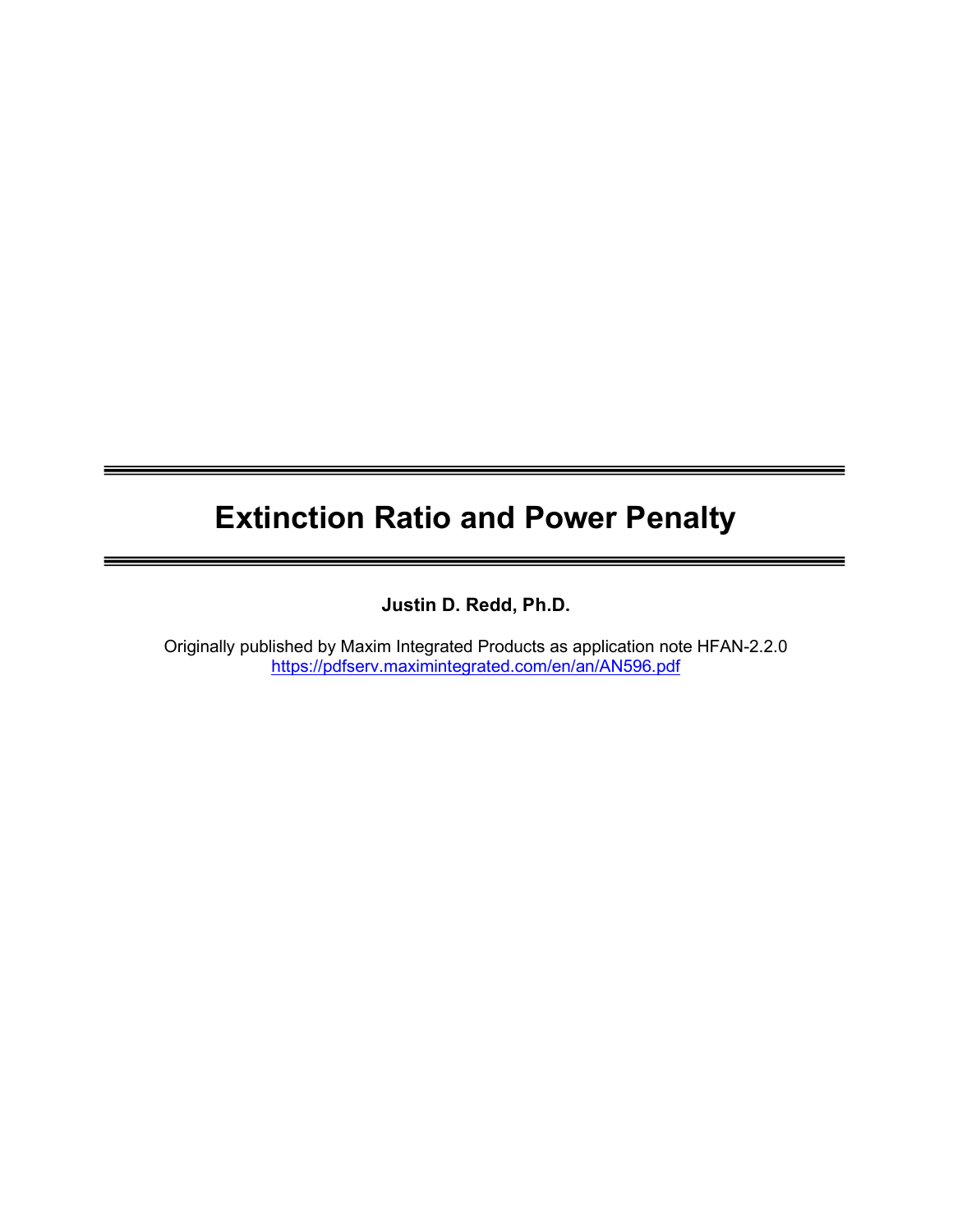## Extinction Ratio and Power Penalty

## 1 Background

Extinction ratio is an important parameter included in the specifications of most fiber-optic transceivers. The purpose of this application note is to show how the optical extinction ratio is defined and to demonstrate how variations in extinction ratio affect the performance of digital optical communication systems.

### 2 Definitions

In general, digital optical communication systems transmit binary data using two levels of optical power, where the higher power level represents a binary 1 and the lower power level represents a binary 0. These two power levels can be represented as  $P_l$  and  $P_0$ , where  $P_l$  $> P_0$  and the units of power are watts.

In optical transmitters, electrical current is converted to optical power (electrical to optical conversion, or E/O), and, in optical receivers, optical power is converted back to electrical current (optical to electrical conversion, or O/E). The electrical currents  $I_0$  and  $I_1$  are proportional to the corresponding optical power levels. The responsivity,  $\rho$ , of the receiver is the constant of proportionality between the received optical power level and the current with units of amperes per watt. The responsivity can be used to demonstrate the following:

$$
I_0 = \rho P_0 \text{ and } I_1 = \rho P_1 \tag{1}
$$

$$
I_1 - I_0 = \rho (P_1 - P_0) \tag{2}
$$

$$
r_e = \frac{I_1}{I_0} = \frac{P_1}{P_0}
$$
 (3)

The ratio between the "one" level and the "zero" level, shown in Equation 3, is defined as the "extinction ratio," and is represented by the symbol  $r_e$ . (Note that extinction ratio is defined in some literature as the reciprocal of Equation 3.)

In an ideal transmitter,  $P_0$  would be zero and thus  $r_e$ would be infinite. In most practical optical transmitters,

however, the laser must be biased so that  $P_0$  is in the vicinity of the laser threshold, meaning that a finite amount of optical power is emitted at the low level and thus,  $P_0 > 0$ .

In many cases it is useful to talk in terms of the average optical power,  $P_{AVG}$ , and in these instances the following relationships are useful:

$$
P_{AVG} = \frac{P_0 + P_1}{2} \tag{4}
$$

$$
P_0 = 2P_{AVG}\left(\frac{1}{r_e + 1}\right) \tag{5}
$$

$$
P_1 = 2P_{AVG} \left( \frac{r_e}{r_e + 1} \right) \tag{6}
$$

## 3 Error Probability in Digital Communication Systems

The receiver in a digital communication system must make two decisions: (1) when to sample the received data and (2) whether the sampled value represents a binary 1 or 0. In order to understand the effects of extinction ratio on system performance, the following analysis focuses on the second decision.

#### 3.1 Decisions about the Received Signal

The decision circuit in a basic receiver simply compares the sampled voltage,  $v(t)$ , to a reference value,  $\gamma$ , called the "decision threshold." In most optical receivers, the decision circuit is implemented as part of a clock and data recovery (CDR) ic such as the MAX3873, MAX3875, or MAX3877. If v(t) is greater than  $\gamma$ , then it decides that a binary 1 was sent; whereas if  $v(t)$  is less than  $\gamma$ , then a binary 0 must have been sent. A major obstacle to making the correct decision is noise in the received data.

If we assume that additive white Gaussian noise (AWGN) is the dominant cause of erroneous decisions, then we can calculate the statistical probability of making an incorrect decision. The probability density

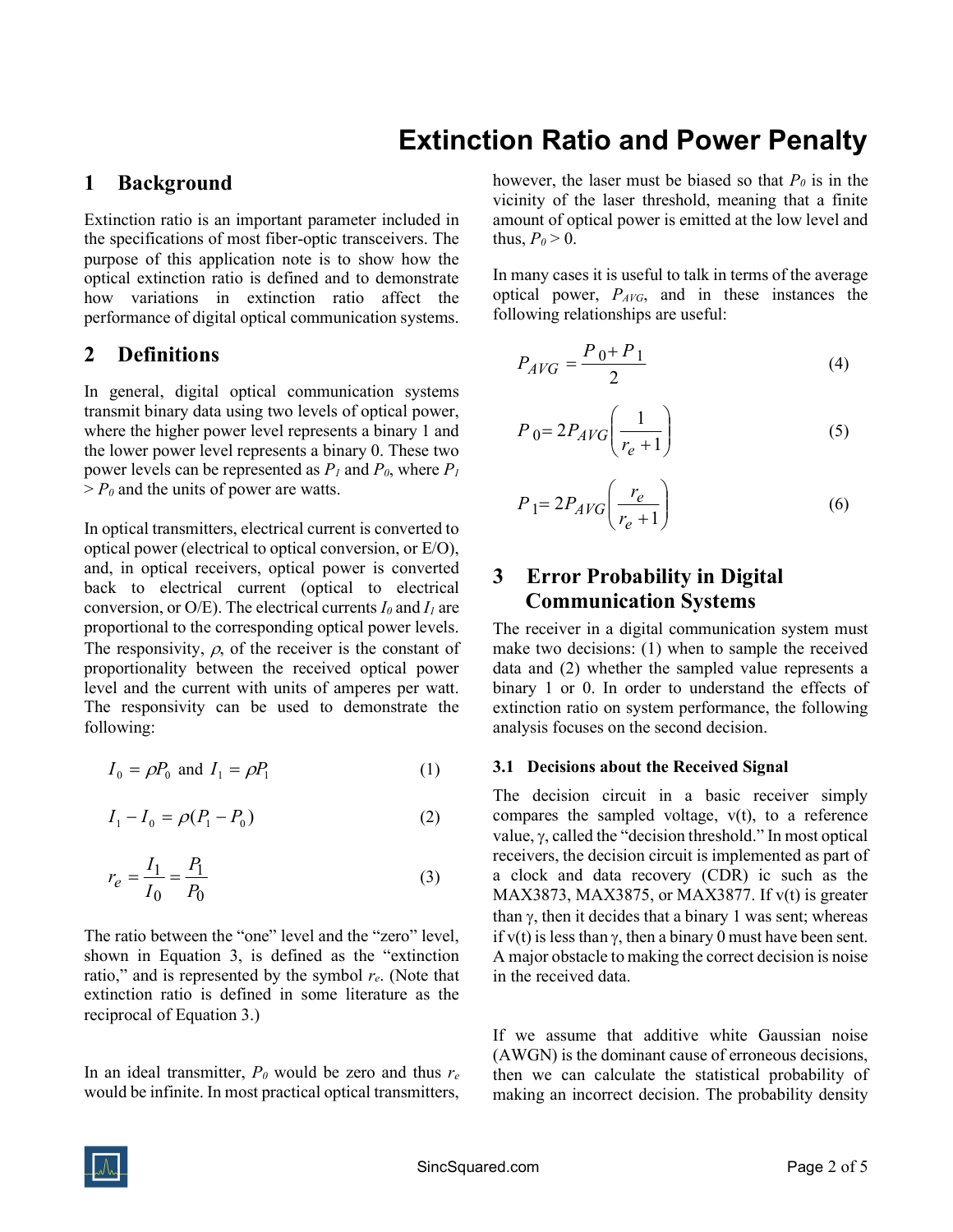function for v(t) with AWGN can be written mathematically as:

$$
PROB[v(t)] = \frac{1}{\sqrt{2\pi\sigma^2}} e^{-\frac{1}{2} \left(\frac{v(t) - v_s}{\sigma}\right)^2}
$$
(7)

where  $v<sub>S</sub>$  is the voltage sent by the transmitter (the mean value of the density function),  $v(t)$  is the sampled voltage value in the receiver at time t, and  $\sigma$  is the standard deviation of the noise. Equation 7 is illustrated in Figure 1.



Figure 1. AWGN probability density function

In binary signaling,  $v<sub>S</sub>$  can take on one of two voltage levels, which we will call  $v_{S0}$  and  $v_{S1}$ , and the probability of making an erroneous decision in the receiver is as follows:

$$
P[\varepsilon] = P[v(t) > \gamma \mid v_{\rm S} = v_{\rm S0}] P[v_{\rm S0}] +
$$

$$
P[v(t) < \gamma \mid v_{\rm S} = v_{\rm S1}] P[v_{\rm S1}] \qquad (8)
$$

where  $P[\varepsilon]$  represents the probability of error and  $P[\mathbf{x}]$ y] represents the probability of x given y. If we assume an equal probability of sending  $v_{S0}$  versus  $v_{S1}$  (50% mark density), then  $P[v_{S0}] = P[v_{S1}] = 0.5$ . Also, in order to simplify the example at this point, we will assume that the same noise affects either voltage level (i.e.,  $\sigma_0$ )  $= \sigma_1$ ), which means that  $P[v(t) > \gamma | v_s = v_{s0}] = P[v(t) <$  $\gamma$  | v<sub>S</sub> = v<sub>S1</sub>]. Using these assumptions, Equation 8 can be reduced to:

$$
P[\varepsilon] = P[v(t) > \gamma | v_s = v_{s0}]
$$
  
= 
$$
P[v(t) < \gamma | v_s = v_{s1}]
$$
  
= 
$$
\int_{\gamma}^{\infty} PROB[v(t)] dt
$$
 (9)

where  $PROB[v(t)]$  is defined in Equation 7. This result is illustrated in Figure 2.



Figure 2. Probability of error for binary signaling

From Figure 2 and Equations 8 and 9, we can see that the probability of error is equal to the area under the tails of the density functions that extend beyond the threshold,  $\gamma$ . This area and thus the bit-error ratio (BER) are determined by two factors: (1) the standard deviations of the noise ( $\sigma_0$  and  $\sigma_1$ ) and (2) the distance between  $v_{S0}$  and  $v_{S1}$ . (Note: This is based on the assumption that  $\gamma = (v_{s1}, -v_{s0})/2$ , which is valid only for  $\sigma_0 = \sigma_1$ .)

#### 3.2 The Q Factor

The conclusion of the discussion above is that the BER is determined by the standard deviation (RMS average) of the noise and the distance between the signal levels. This conclusion can be rephrased in terms of the optical signal-to-noise ratio at the input to the optical receiver, which is defined (in units of current) as the peak-topeak signal current divided by the RMS noise current<sup>1</sup>. (Note: The optical receiver converts optical power to electrical current. This current is later converted to a voltage–usually by a transimpedance amplifier such as the MAX3864 or MAX3866–before it is applied to the receiver decision circuit.) If we assume that the decision threshold is optimized for minimum BER, then the optical signal-to-noise ratio takes on a useful form, defined as "Q" or the "Q-factor" in the literature<sup>2</sup>, which is written mathematically as:

$$
Q = \frac{I_1 - I_0}{\sigma_0 + \sigma_1} \tag{10}
$$

The result in the denominator of Equation 10 is based on the assumption that  $\sigma_0$  and  $\sigma_1$  are uncorrelated (i.e.,  $\sigma_0 \sigma_1 = 0$ ) so that  $\sigma_0 + \sigma_1 =$ 

$$
\sqrt{(\sigma_0 + \sigma_1)^2} = \sqrt{\sigma_0^2 + 2\sigma_0 \sigma_1 + \sigma_1^2} = \sqrt{\sigma_0^2 + \sigma_1^2}
$$

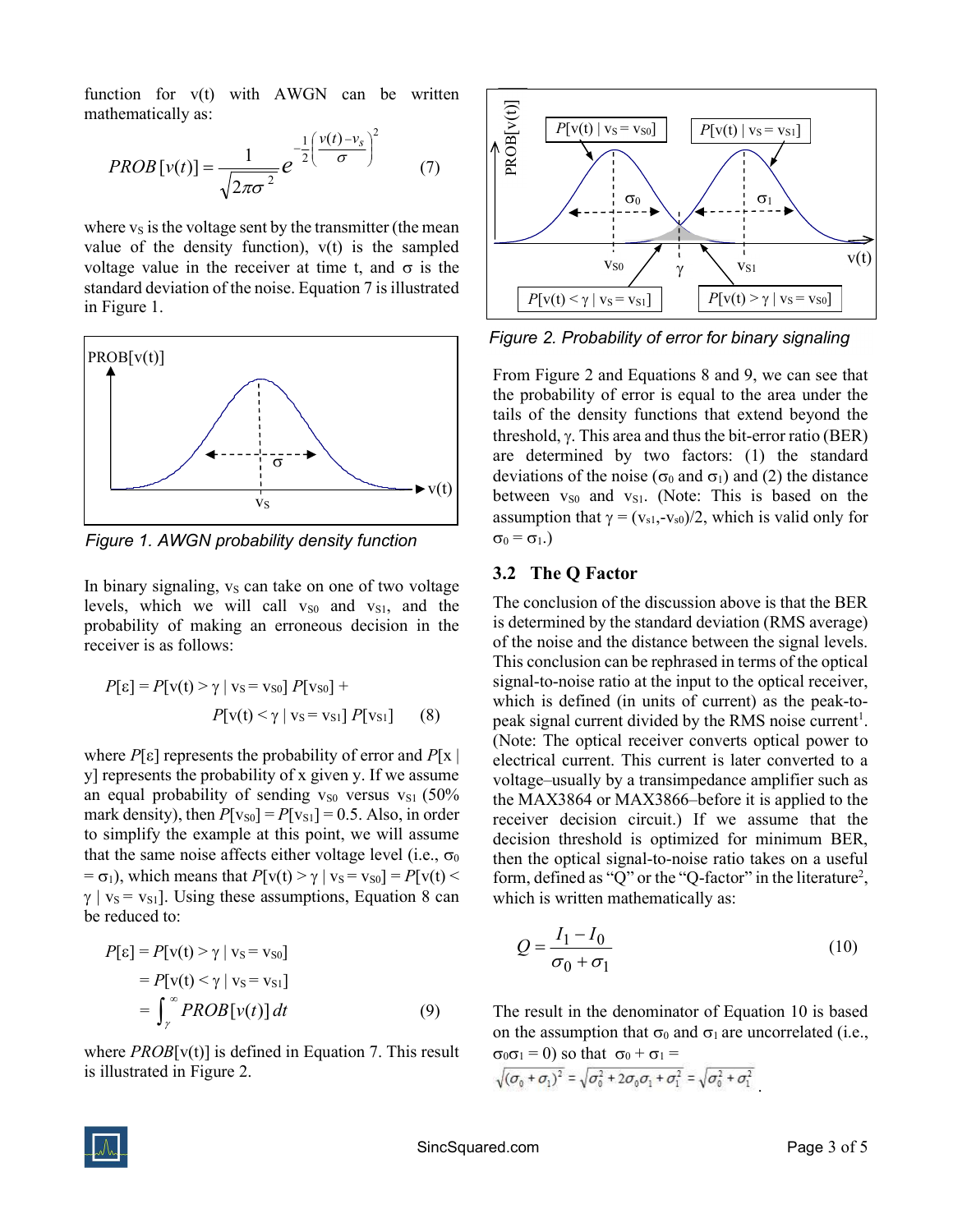The BER can be written mathematically in terms of Q as follows:

$$
BER = \frac{1}{2} \, erfc\left(\frac{Q}{\sqrt{2}}\right) \tag{11}
$$

where  $erfc()$  is the complementary error function, defined as<sup>3</sup>:

$$
erfc(x) = \frac{2}{\sqrt{\pi}} \int_{x}^{\infty} e^{-y^2} dy
$$
 (12)

#### 4 The Power Penalty

As noted in Section 2,  $P_0$  is ideally equal to zero, making the optimum extinction ratio infinite. When the extinction ratio is not optimum, however, the transmitted power must be increased in order to maintain the same BER at the receiver. This increase in transmitted power due to non-ideal values of extinction ratio is called the "power penalty."

In order to derive a mathematical expression for the power penalty, we can start by noting that, from Equations 10 and 11, if the Q-factor is held constant, then the BER will remain constant. In order to simplify the analysis, we will assume that thermal noise is dominant and equal for both the  $P_0$  and  $P_1$  power levels, and thus  $\sigma_0 = \sigma_I = \sigma_T$ , and  $\sigma_0 + \sigma_I = 2\sigma_T$  (where  $\sigma_T$  is the standard deviation of the thermal noise).

Using the following algebra, we can write an expression for the Q-factor in terms of the extinction ratio,  $r_e$ :

$$
Q = \frac{I_1 - I_0}{\sigma_0 + \sigma_1}
$$
 (Equation 10)  
=  $\frac{\rho(P_1 - P_0)}{2\sigma_T}$  (using Equation 2)

$$
= \frac{\rho \left[ \left( 2P_{AVG} \frac{r_e}{r_e+1} \right) - \left( 2P_{AVG} \frac{1}{r_e+1} \right) \right]}{2\sigma_T}
$$

(using Equations 5 and 6)

$$
Q = \frac{\rho P_{AVG}}{\sigma_T} \left( \frac{r_e - 1}{r_e + 1} \right) \tag{13}
$$

Next, we can rearrange Equation 13 in order to express  $P_{AVG}$  as a function of  $r_e$ :

$$
P_{AVG}(r_e) = \frac{Q\sigma_T}{\rho} \left(\frac{r_e + 1}{r_e - 1}\right) \tag{14}
$$

From Equation 14, we can make the following important observation: As the extinction ratio is degraded below its ideal value of infinity, the average power must be increased in order to maintain a constant value of Q and hence a constant BER.

The power penalty is defined as the ratio of the average power required for a given value of  $r_e$  to the average power required for the ideal case of  $r_e = \infty$ . This can be defined mathematically as:

$$
\delta_e(r_e) = \frac{P_{AVG}(r_e)}{P_{AVG}(r_e = \infty)} = \frac{(r_e + 1)}{(r_e - 1)}
$$
(15)

where  $\delta_e$  is the power penalty and  $P_{AVG}(r_e)$  is defined in Equation 14.

The power penalty as a function of extinction ratio is graphed and tabulated below for both linear and logarithmic (dB) ratios.